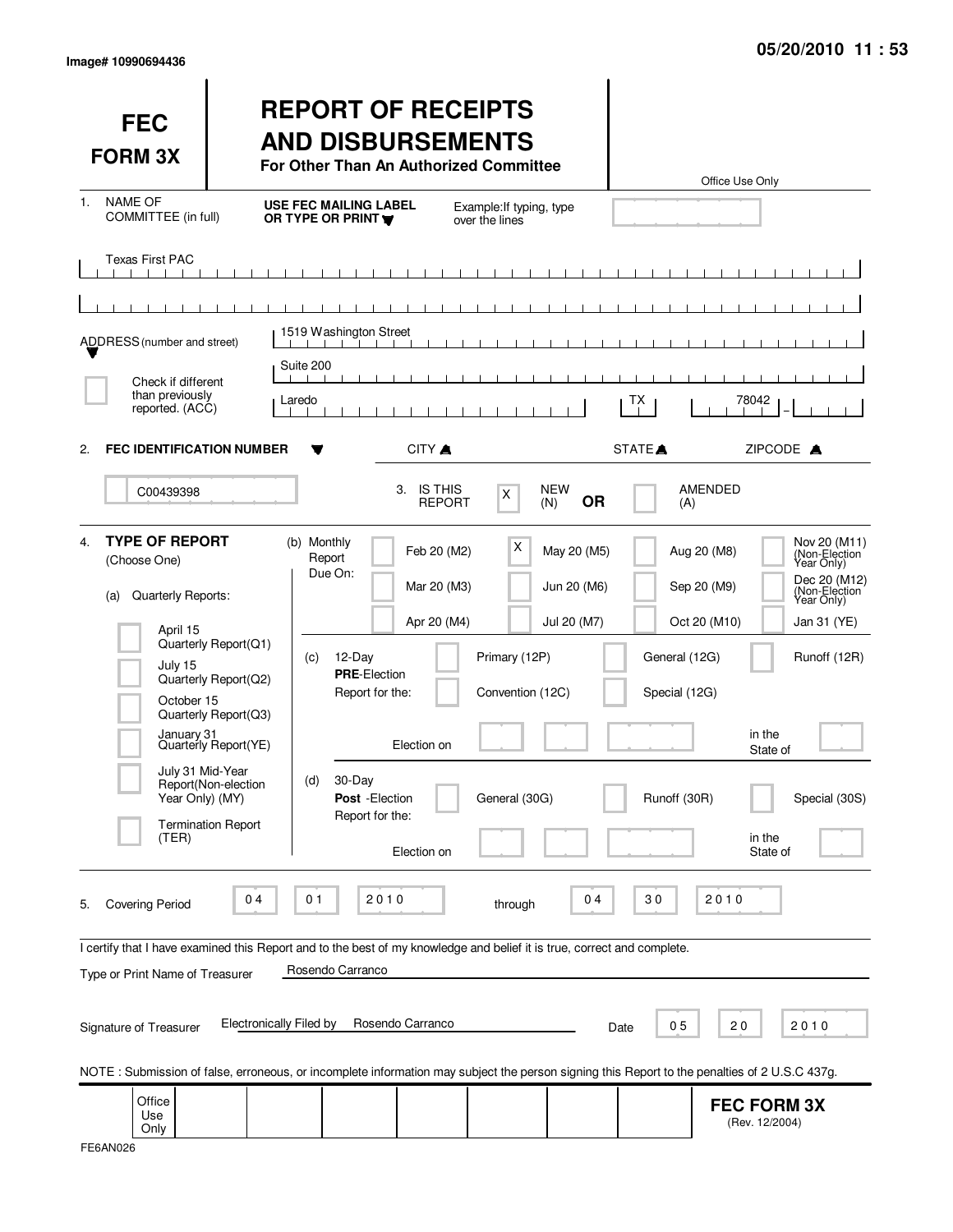**Image# 10990694437**

**SUMMARY PAGE OF RECEIPTS AND DISBURSEMENTS**

|    | FEC Form 3X (Rev. 02/2003)                                                                             | <b>19 AND DISDOITSEME</b>                                | 2/8                                                                             |
|----|--------------------------------------------------------------------------------------------------------|----------------------------------------------------------|---------------------------------------------------------------------------------|
|    | Write or Type Committee Name<br><b>Texas First PAC</b>                                                 |                                                          |                                                                                 |
|    | Report Covering the Period:<br>From:                                                                   | Y Y Y<br>M M<br>D D<br>Y<br>0 <sub>4</sub><br>01<br>2010 | $Y$ $Y$ $Y$<br>M M<br>$D^{\prime}D$<br>Υ<br>30<br>2010<br>0 <sub>4</sub><br>To: |
|    |                                                                                                        | <b>COLUMN A</b><br><b>This Period</b>                    | <b>COLUMN B</b><br><b>Calendar Year-to-Date</b>                                 |
| 6. | Cash on Hand<br>(a)<br>Y.<br>$2010^y$<br>Y<br>January 1                                                |                                                          | 1996.18                                                                         |
|    | Cash on Hand at<br>(b)<br>Begining of Reporting Period                                                 | 22996.18                                                 |                                                                                 |
|    | Total Receipts (from Line 19)<br>(c)                                                                   | 5000.00                                                  | 26000.00                                                                        |
|    | Subtotal (add lines 6(b) and<br>(d)                                                                    |                                                          |                                                                                 |
|    | 6(c) for Column A and Lines<br>$6(a)$ and $6(c)$ for Column B)                                         | 27996.18                                                 | 27996.18                                                                        |
| 7. | Total Disbursements (from Line 31)                                                                     | 5600.00                                                  | 5600.00                                                                         |
| 8. | Cash on Hand at Close of<br><b>Reporting Period</b><br>(subtract Line 7 from Line 6(d))                | 22396.18                                                 | 22396.18                                                                        |
| 9. | Debts and Obligations owed<br>TO<br>the committee (Itemize all on<br>Schedule C and/or Schedule D)     | 0.00                                                     |                                                                                 |
|    | 10. Debts and Obligations owed<br>BY<br>the committee (Itemize all on<br>Schedule C and/or Schedule D) | 0.00                                                     |                                                                                 |
|    |                                                                                                        |                                                          |                                                                                 |

This Committee has qualified as a multicandidate committee. (see FEC FORM 1M)

### **For further information contact:**

Federal Election Commission 999 E street, NW Washington, DC 20463

Toll Free 800-424-9530 Local 202-694-1100

FE6AN026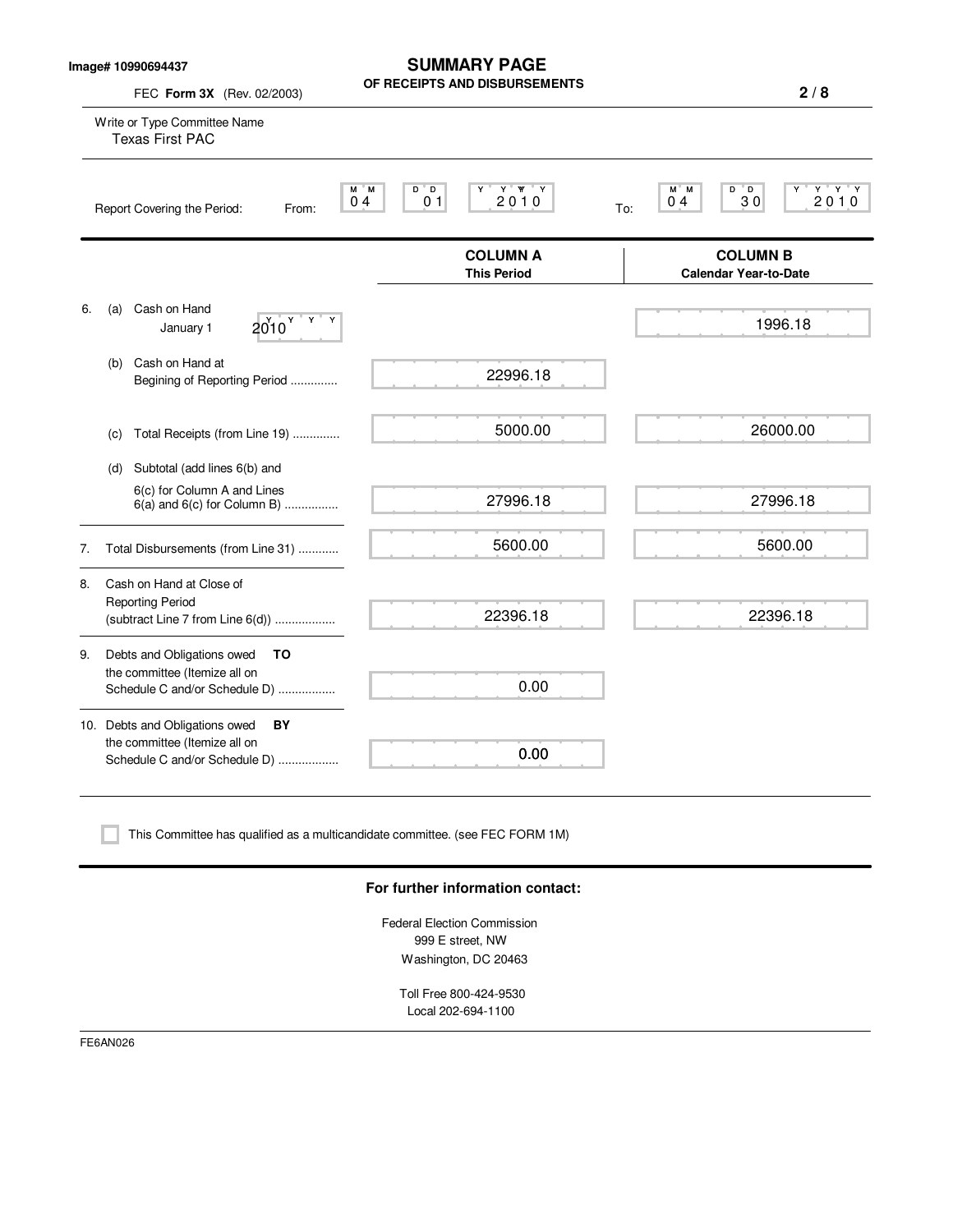#### **Image# 10990694438**

#### **DETAILED SUMMARY PAGE OF RECEIPTS**

FEC **Form 3X** (Rev. 06/2004) Write or Type Committee Name M M D D Y Y YY Y M M D D Y Y Y Y Report Covering the Period: From:  $04^{\degree}$   $01^{\degree}$   $01^{\degree}$   $20^{\degree}$  0  $1^{\degree}$  To: **COLUMN A COLUMN B I. Receipts Total This Period Calendar Year-to-Date** 11. Contributions (other than loans) From: (a) Individuals/Persons Other Than Political Committees (i) Itemized (use Schedule A) ........... (ii) Unitemized .................................... (iii) TOTAL (add Lines 11(a)(i) and (ii) ................ . (b) Political Party Committees ................... (c) Other Political Committees (such as PACs) .................................. (d) Total Contributions (add Lines  $11(a)(iii),(b)$  and  $(c))$  (Carry Totals to Line 33, page 5) ................ . 12. Transfers From Affiliated/Other Party Committees ...................................... 13. All Loans Received ................................... 14. Loan Repayments Received ..................... 15. Offsets To Operating Expenditures (Refunds, Rebates, etc.) (Carry Totals to Line 37, page 5) .............. 16. Refunds of Contributions Made to Federal candidates and Other Political Committees ................................... 17. Other Federal Receipts (Dividends, Interest, etc.) ........................... 18. Transfers from Non-Federal and Levin Funds (a) Non-Federal Account (from Schedule H3) ........................ (b) Levin Funds (from Schedule H5) ....... (c) Total Transfer (add 18(a) and 18(b)). 19. Total Receipts (add Lines 11(d), 12, 13, 14, 15, 16, 17, and 18(c)) .............. 20. Total Federal Receipts (subtract Line 18(c) from Line 19) .............  $0.4$  0 1 2 0 1 0  $\frac{1}{10}$  0 4 3 0 2 0 1 0 Texas First PAC **3 / 8** 5000.00 0.00 5000.00 0.00 0.00 5000.00 0.00 0.00 0.00 0.00 0.00 0.00 0.00 0.00 0.00 5000.00 5000.00 21000.00 0.00 21000.00 0.00 5000.00 26000.00 0.00 0.00 0.00 0.00 0.00 0.00 0.00 0.00 0.00 26000.00 26000.00

FE6AN026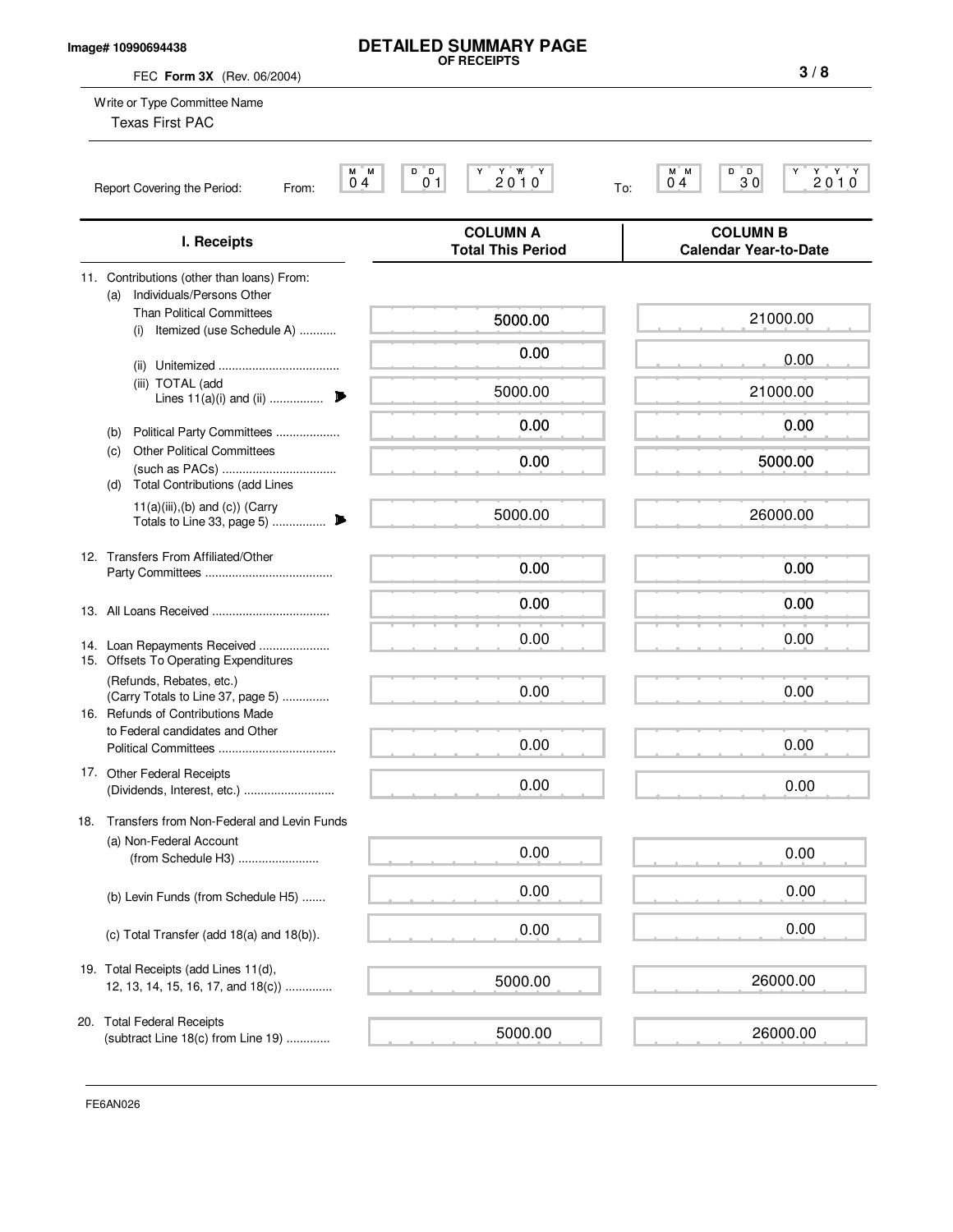#### **Image# 10990694439**

FE6AN026

# **DETAILED SUMMARY PAGE**

|     | FEC Form 3X (Rev. 02/2003)                                                               | of Disbursements                            | 4/8                                             |
|-----|------------------------------------------------------------------------------------------|---------------------------------------------|-------------------------------------------------|
|     | <b>II. DISBURSEMENTS</b>                                                                 | <b>COLUMN A</b><br><b>Total This Period</b> | <b>COLUMN B</b><br><b>Calendar Year-to-Date</b> |
|     | 21. Operating Expenditures:<br>Shared Federal/Non-Federal<br>(a)                         |                                             |                                                 |
|     | Activity (from Schedule H4)<br>(i)                                                       | 0.00                                        | 0.00                                            |
|     | Non-Federal Share<br>(ii)                                                                | 0.00                                        | 0.00                                            |
|     | <b>Other Federal Operating</b><br>(b)                                                    | 600.00                                      | 600.00                                          |
|     | (c) Total Operating Expenditures<br>(add 21(a)(i), (a)(ii) and (b))                      | 600.00                                      | 600.00                                          |
|     | 22. Transfers to Affiliated/Other Party                                                  |                                             |                                                 |
|     | 23. Contributions to                                                                     | 0.00                                        | 0.00                                            |
|     | Federal Candidates/Committees<br>and Other Political Committees                          | 5000.00                                     | 5000.00                                         |
|     | 24. Independent Expenditure                                                              | 0.00                                        | 0.00                                            |
|     | 25. Coordinated Expenditures Made by Party                                               | 0.00                                        | 0.00                                            |
|     |                                                                                          | 0.00                                        | 0.00                                            |
|     |                                                                                          | 0.00                                        | 0.00                                            |
|     | 28. Refunds of Contributions To:<br>Individuals/Persons Other<br>(a)                     | 0.00                                        | 0.00                                            |
|     | Than Political Committees<br><b>Political Party Committees</b><br>(b)                    | 0.00                                        | 0.00                                            |
|     | <b>Other Political Committees</b><br>(c)                                                 |                                             |                                                 |
|     |                                                                                          | 0.00                                        | 0.00                                            |
|     | <b>Total Contribution Refunds</b><br>(d)<br>(add Lines 28(a), (b), and (c))              | 0.00                                        | 0.00                                            |
| 29. |                                                                                          | 0.00                                        | 0.00                                            |
|     | 30. Federal Election Activity (2 U.S.C 431(20))<br>(a) Shared Federal Election Activity  |                                             |                                                 |
|     | (from Schedule H6)<br>(i) Federal Share                                                  | 0.00                                        | 0.00                                            |
|     | (ii) "Levin" Share                                                                       | 0.00                                        | 0.00                                            |
|     | (b) Federal Election Activity Paid Entirely<br>With Federal Funds                        | 0.00                                        | 0.00                                            |
|     | (c) Total Federal Election Activity (add<br>Lines $30(a)(i)$ , $30(a)(ii)$ and $30(b)$ ) | 0.00                                        | 0.00                                            |
| 31. | Total Disbursements (add Lines 21(c), 22,<br>23, 24, 25, 26, 27, 28(d), 29 and 30(c))    | 5600.00                                     | 5600.00                                         |
|     |                                                                                          |                                             |                                                 |
| 32. | <b>Total Federal Disbursements</b><br>(subtract Line $21(a)(ii)$ and Line $30(a)(ii)$    |                                             |                                                 |
|     | from Line 31)                                                                            | 5600.00                                     | 5600.00                                         |

 $\frac{1}{2}$  $\overline{\phantom{a}}$  $\overline{\phantom{a}}$ 

 $\overline{\phantom{a}}$ 

 $\frac{1}{1-\frac{1}{1-\frac{1}{1-\frac{1}{1-\frac{1}{1-\frac{1}{1-\frac{1}{1-\frac{1}{1-\frac{1}{1-\frac{1}{1-\frac{1}{1-\frac{1}{1-\frac{1}{1-\frac{1}{1-\frac{1}{1-\frac{1}{1-\frac{1}{1-\frac{1}{1-\frac{1}{1-\frac{1}{1-\frac{1}{1-\frac{1}{1-\frac{1}{1-\frac{1}{1-\frac{1}{1-\frac{1}{1-\frac{1}{1-\frac{1}{1-\frac{1}{1-\frac{1}{1-\frac{1}{1-\frac{1}{1-\frac{1}{1-\frac{1}{1-\frac{1}{1-\frac{1}{1-\frac{1$ 

 $\equiv$ 

 $\equiv$ 

لصد

 $\sim$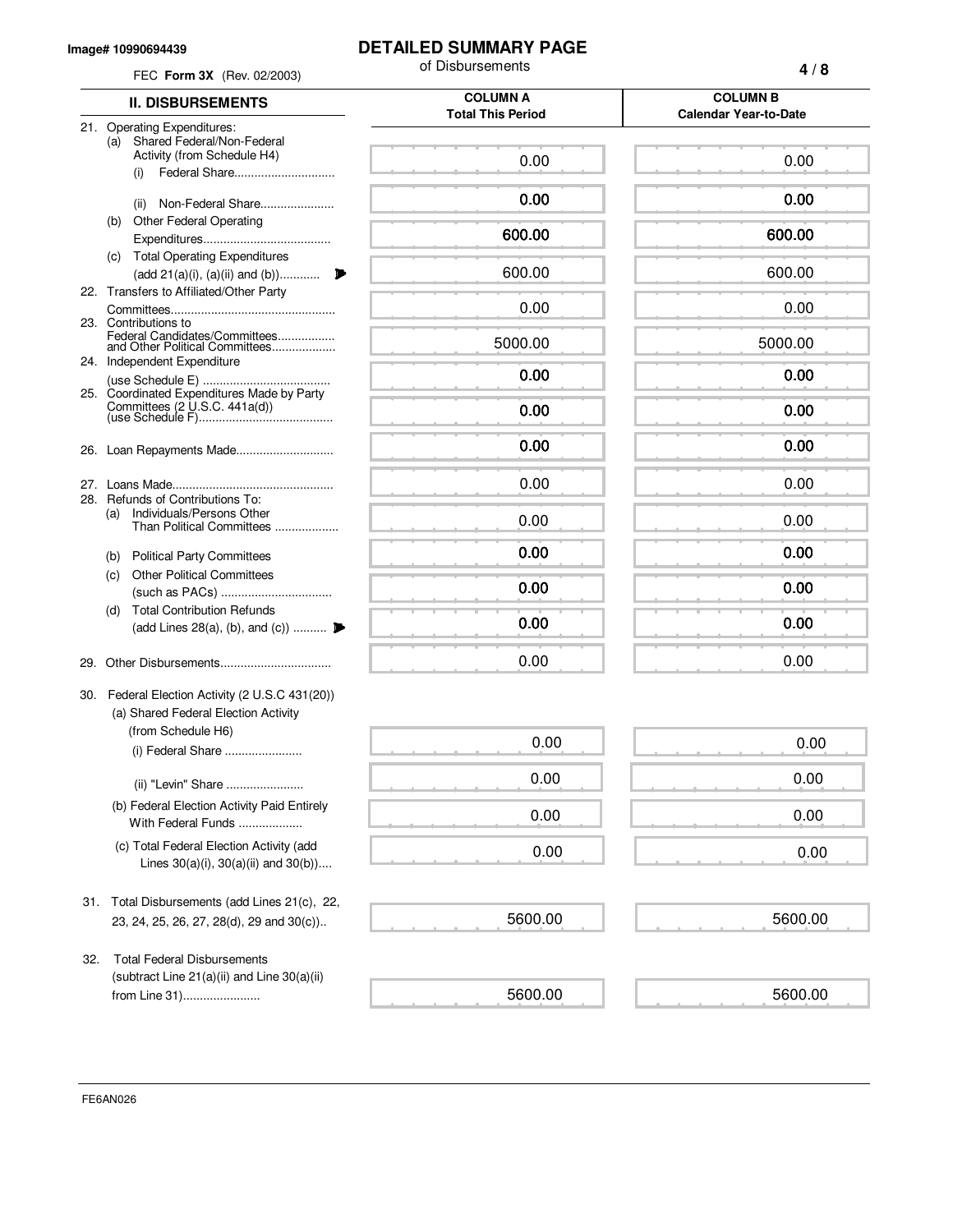## **DETAILED SUMMARY PAGE**

of Disbursements

|     | FEC Form 3X (Rev. 02/2003)                                                             | or Disbursements                            | 5/8                                             |
|-----|----------------------------------------------------------------------------------------|---------------------------------------------|-------------------------------------------------|
|     | III. Net Contributions/Operating<br><b>Expenditures</b>                                | <b>COLUMN A</b><br><b>Total This Period</b> | <b>COLUMN B</b><br><b>Calendar Year-to-Date</b> |
| 33. | Total Contributions (other than loans)                                                 | 5000.00                                     | 26000.00                                        |
| 34. | <b>Total Contribution Refunds</b>                                                      | 0.00                                        | 0.00                                            |
| 35. | Net Contributions (other than loans)<br>(subtract Line 34 from Line 33)                | 5000.00                                     | 26000.00                                        |
| 36. | <b>Total Federal Operating Expenditures</b><br>(add Line $21(a)(i)$ and Line $21(b)$ ) | 600.00                                      | 600.00                                          |
| 37. | Offsets to Operating Expenditures                                                      | 0.00                                        | 0.00                                            |
| 38. | Net Operating Expenditures<br>(subtract Line 37 from Line 36)                          | 600.00                                      | 600.00                                          |

FE6AN026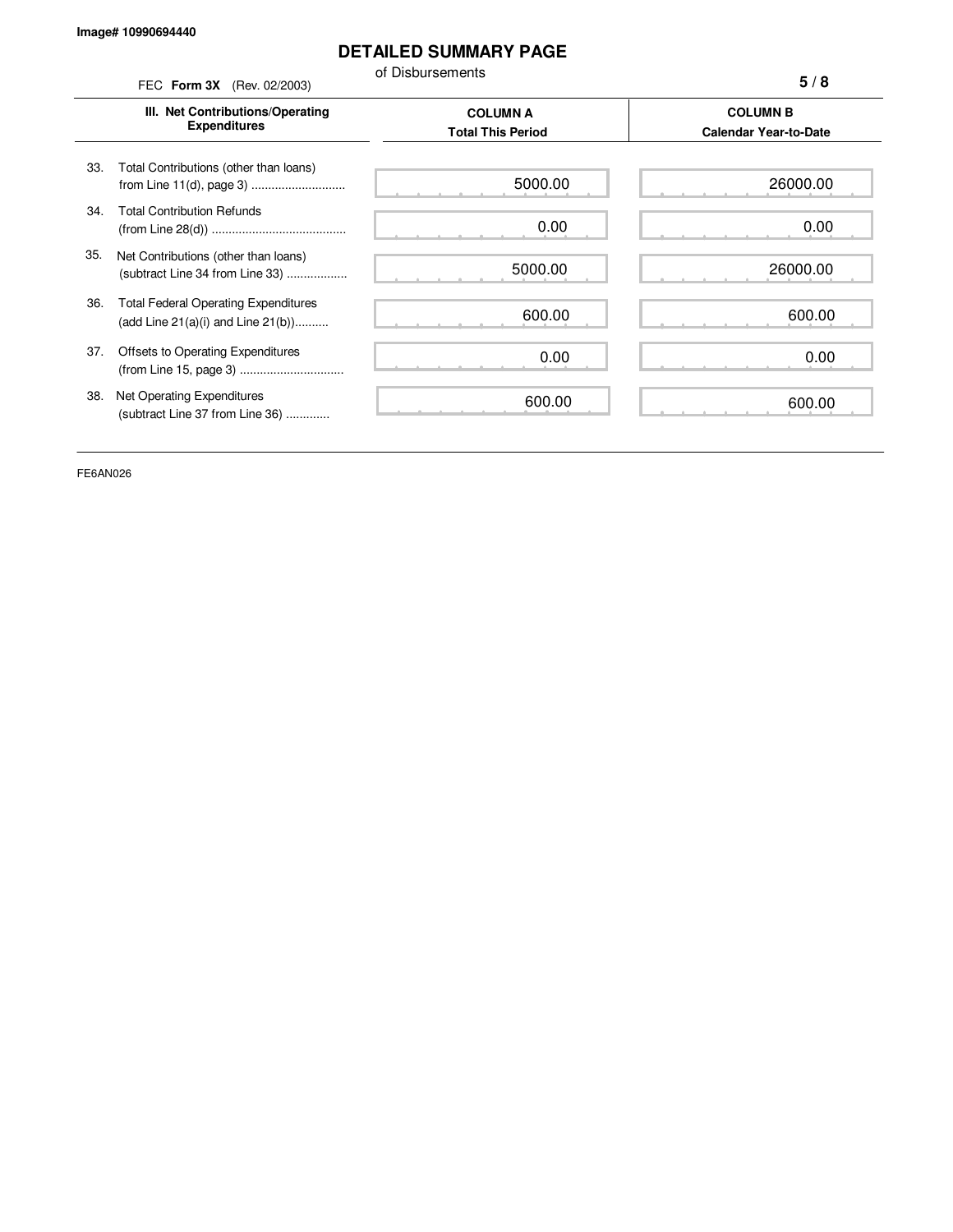|    | <b>SCHEDULE A (FEC Form 3X)</b><br><b>ITEMIZED RECEIPTS</b>                                                                                                                                                                                                                             |                   | Use separate schedule(s)<br>for each category of the<br><b>Detailed Summary Page</b> | PAGE $6/8$<br>FOR LINE NUMBER:<br>(check only one)<br>X<br>11a<br>11 <sub>b</sub><br>12<br>11c<br>17<br>15<br>13<br>14<br>16 |
|----|-----------------------------------------------------------------------------------------------------------------------------------------------------------------------------------------------------------------------------------------------------------------------------------------|-------------------|--------------------------------------------------------------------------------------|------------------------------------------------------------------------------------------------------------------------------|
|    | Any information copied from such Reports and Statements may not be sold or used by any person for the purpose of soliciting contributions<br>or for commercial purposes, other than using the name and address of any political committee to solicit contributions from such committee. |                   |                                                                                      |                                                                                                                              |
|    | NAME OF COMMITTEE (In Full)<br>Texas First PAC                                                                                                                                                                                                                                          |                   |                                                                                      |                                                                                                                              |
| А. | Full Name (Last, First, Middle Initial)<br>C. Dan Adams                                                                                                                                                                                                                                 |                   |                                                                                      | Date of Receipt                                                                                                              |
|    | Mailing Address<br>84 Villa Road                                                                                                                                                                                                                                                        |                   |                                                                                      | Y Y Y Y Y<br>$M$ $M$<br>$\overline{D}$<br>12<br>0 <sub>4</sub><br>2010                                                       |
|    | City                                                                                                                                                                                                                                                                                    | State             | Zip Code                                                                             | Transaction ID: C4486943                                                                                                     |
|    | Greenville                                                                                                                                                                                                                                                                              | SC                | 29615                                                                                | Amount of Each Receipt this Period                                                                                           |
|    | FEC ID number of contributing<br>federal political committee.                                                                                                                                                                                                                           | C                 |                                                                                      | 5000.00                                                                                                                      |
|    | Name of Employer<br>Capital Corp. Private Equ-<br>ity                                                                                                                                                                                                                                   | Occupation<br>CEO |                                                                                      |                                                                                                                              |
|    | Receipt For:<br>Primary<br>General<br>Other (specify) $\blacktriangledown$                                                                                                                                                                                                              |                   | Aggregate Year-to-Date ▼<br>5000.00                                                  |                                                                                                                              |

|  | 5000.00 |
|--|---------|
|  | 5000.00 |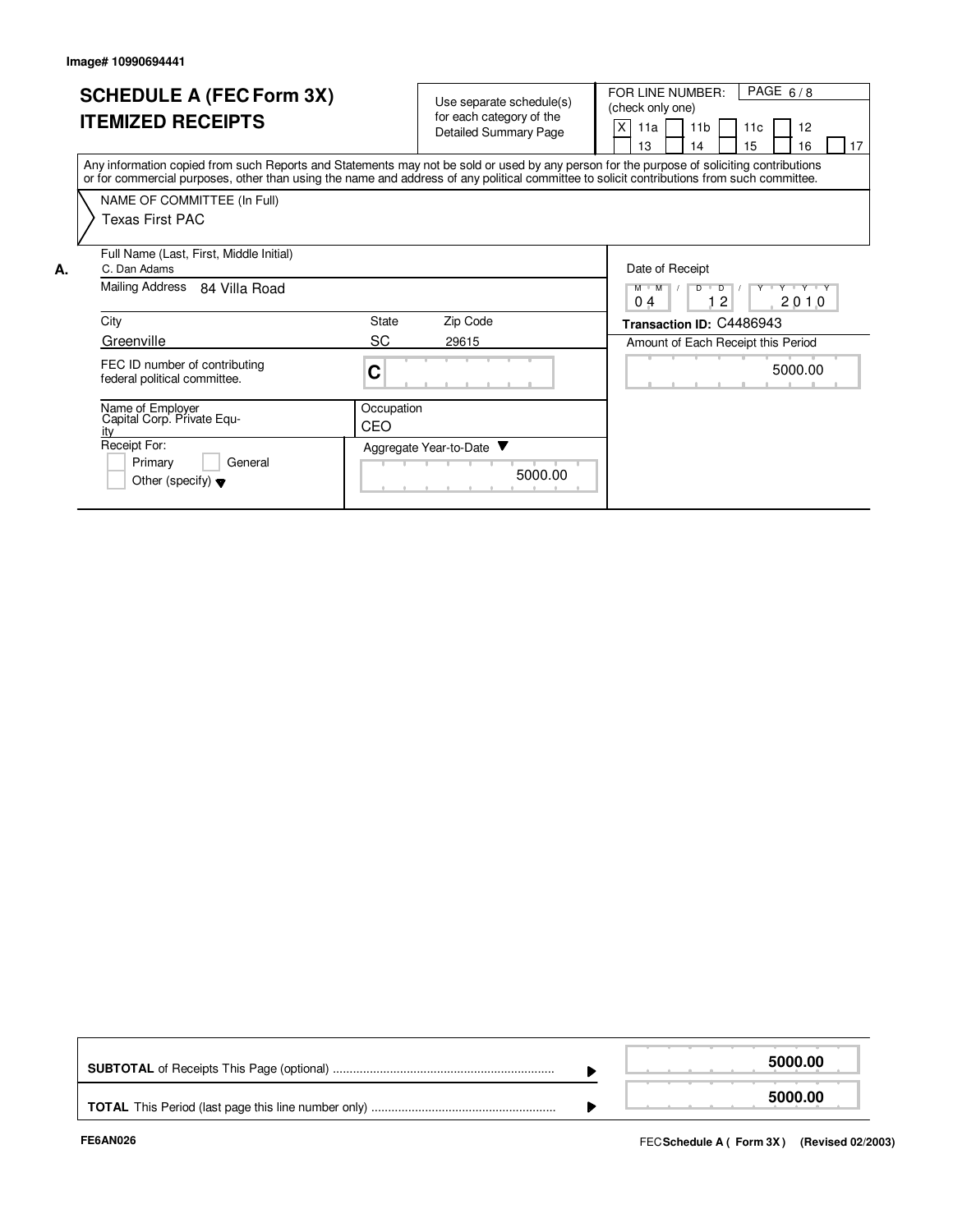|    | <b>SCHEDULE B (FEC Form 3X)</b><br><b>ITEMIZED DISBURSEMENTS</b>                                                                                                                                                                                                                                                                         | Use separate schedule(s)<br>for each category of the<br><b>Detailed Summary Page</b> | FOR LINE NUMBER:<br>(check only one)<br>21 <sub>b</sub><br>27 | 22<br>23<br>28 <sub>b</sub><br>28a                                                            | <b>PAGE 7/8</b><br>24<br>25<br>26<br>28c<br>29<br>30 <sub>b</sub> |
|----|------------------------------------------------------------------------------------------------------------------------------------------------------------------------------------------------------------------------------------------------------------------------------------------------------------------------------------------|--------------------------------------------------------------------------------------|---------------------------------------------------------------|-----------------------------------------------------------------------------------------------|-------------------------------------------------------------------|
|    | Any Information copied from such Reports and Statements may not be sold or used by any person for the purpose of soliciting contributions<br>or for commercial purposes, other than using the name and address of any political committee to solicit contributions from such committee<br>NAME OF COMMITTEE (In Full)<br>Texas First PAC |                                                                                      |                                                               |                                                                                               |                                                                   |
| А. | Full Name (Last, First, Middle Initial)<br>NGP Software, Inc.<br><b>Mailing Address</b><br>1225 I Street, NW<br><b>Suite 1225</b>                                                                                                                                                                                                        |                                                                                      |                                                               | Transaction ID: D302191<br>Date of Disbursement<br>D<br>$M$ $M$<br>$\overline{D}$<br>09<br>04 | $Y^{\dagger}$<br>$2010^y$                                         |
|    | City<br>Washington<br>Purpose of Disbursement<br>Software                                                                                                                                                                                                                                                                                | Zip Code<br><b>State</b><br>DC<br>20005                                              |                                                               |                                                                                               | Amount of Each Disbursement this Period<br>600.00                 |
|    | Candidate Name                                                                                                                                                                                                                                                                                                                           |                                                                                      | Category/<br>Type                                             |                                                                                               |                                                                   |
|    | Disbursement For:<br>Office Sought:<br>House<br>Senate<br>President<br>District:<br>State:                                                                                                                                                                                                                                               | General<br>Primary<br>Other (specify) $\blacktriangledown$                           |                                                               |                                                                                               |                                                                   |

| FE6AN026 | FEC Schedule B ( Form 3X) (Revised 02/2003) |
|----------|---------------------------------------------|
|          | 600.00                                      |
|          | 600.00                                      |